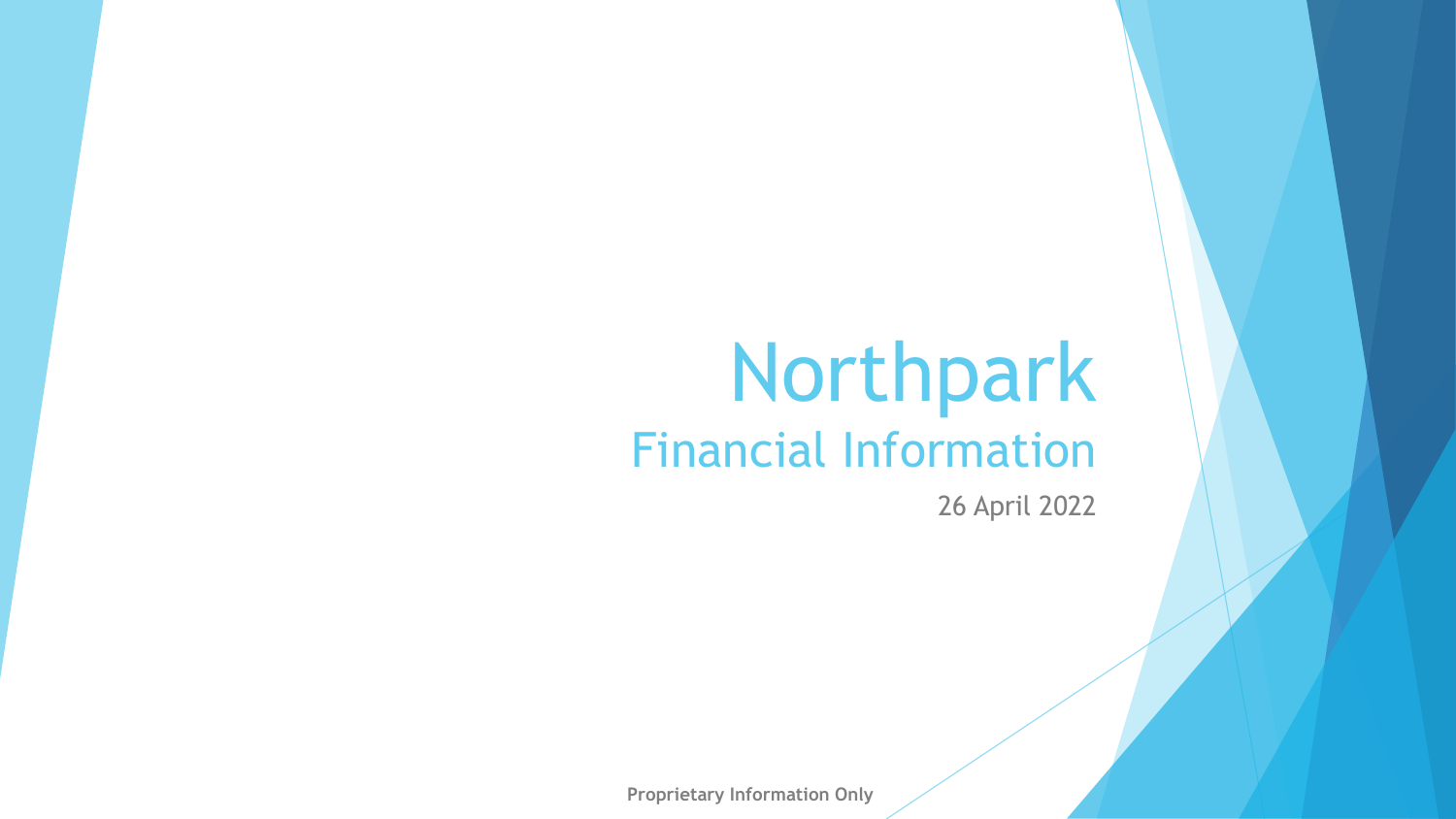Properties: NorthPark - 2021 NE Russell Road Kansas City, MO 64116

Fund Type: All

Period Range: Apr 2021 to Mar 2022

Level of Detail: Summary View

Include Zero Balance GL Accounts: No

### **Income Statement (Summary) – T12**

| <b>Account Name</b>                            | <b>Apr 2021</b> | <b>May 2021</b>       | <b>Jun 2021</b> | <b>Jul 2021</b> | Aug 2021  | <b>Sep 2021</b>                                | Oct 2021                       | <b>Nov 2021</b>                                     | <b>Dec 2021</b> | <b>Jan 2022</b>    | <b>Feb 2022</b>                                                        | <b>Mar 2022</b> | <b>Total</b> |
|------------------------------------------------|-----------------|-----------------------|-----------------|-----------------|-----------|------------------------------------------------|--------------------------------|-----------------------------------------------------|-----------------|--------------------|------------------------------------------------------------------------|-----------------|--------------|
| <b>Operating Income</b><br>& Expense           |                 |                       |                 |                 |           |                                                |                                |                                                     |                 |                    |                                                                        |                 |              |
| Income                                         |                 |                       |                 |                 |           |                                                |                                |                                                     |                 |                    |                                                                        |                 |              |
| <b>RENTS</b>                                   | 29,411.35       | 31,167.91             | 28,112.46       | 38,776.25       | 34,170.63 | 32,991.05                                      | 30,922.25                      | 31,007.07                                           | 34,697.76       | 33,190.72          | 40,126.43                                                              | 32,151.57       | 396,725.45   |
| Concessions                                    | 0.00            | 0.00                  | 0.00            | 0.00            | 0.00      | 0.00                                           | 0.00                           | 0.00                                                | 0.00            | 0.00               | 0.00                                                                   | $-117.00$       | $-117.00$    |
| <b>FEES</b>                                    | 1,097.99        | 2,229.59              | 1,930.34        | 3,366.83        | 2,316.27  | 1,439.74                                       | 1,152.49                       | 1,643.14                                            | 1,314.07        | 2,067.97           | 1,672.53                                                               | 1,328.50        | 21,559.46    |
| Interest Income                                | 0.00            | 0.00                  | 0.00            | 0.00            | 0.00      | 0.00                                           | 0.00                           | 0.00                                                | 0.00            | 20.00              | 0.00                                                                   | 0.00            | 20.00        |
| <b>Total Operating</b>                         | 30,509.34       | 33,397.50             | 30,042.80       | 42,143.08       | 36,486.90 | 34,430.79                                      | 32,074.74                      | 32,650.21                                           | 36,011.83       | 35,278.69          | 41,798.96                                                              | 33,363.07       | 418,187.91   |
| Income                                         |                 | 1: Time: Pool Removal |                 |                 |           | 1-Time: New Fire Extinguishers Across All Prop | 51,239(9/23/21)                |                                                     |                 |                    | 1-Time: Lights - Exterior/Parking Stalls                               |                 |              |
| <b>Expense</b>                                 |                 | \$12,950 (6/11/21)    |                 |                 |           |                                                |                                |                                                     |                 | \$4,175 (11/30/21) |                                                                        |                 |              |
| <b>CLEANING</b><br>AND<br><b>MAINTENANCE</b>   | 3,870.20        | 4,421.82              | 18,771.30       | 5,065.62        | 5,566.62  | 6,050.05                                       | 3,304.61<br>\$4,000 (10/22/21) | 7,030.74<br>1-Time Legal Expense for Legal Services | 5,144.89        | 2,756.72           | 4,727.01                                                               | 4,838.31        | 71,547.89    |
| <b>INSURANCE</b>                               | 3,551.55        | 3,546.55              | 3,537.55        | 3,551.55        | 3,545.55  | 3,551.55                                       | 3,551.50                       | 4.019.59                                            | 3,071.36        | 3,071.36           | 3,090.36                                                               | 3,071.36        | 41,159.83    |
| <b>PROFESSIONAL</b><br><b>EXPENSES</b>         | 0.00            | 995.00                | $-157.00$       | 1,400.31        | 1,220.37  | 566.00                                         | 4,696.00                       | 2,500.00                                            | $-658.00$       | $-665.00$          | 0.00                                                                   | -479.75         | 9,417.93     |
| <b>MANAGEMENT</b><br><b>FEES</b>               | 2,000.00        | 3,000.00              | 7,500.00        | 5,000.00        | 2,500.00  | 7,500.00                                       | 2,500.00                       | 5,000.00                                            | 2,500.00        | 7,500.00           | 5,000.00                                                               | 5,000.00        | 55,000.00    |
| <b>MORTGAGE</b>                                | 9,507.37        | 10,186.48             | 10,526.02       | 10,186.48       | 10,509.38 | 10,490.59                                      | 10,131.28                      | 10,450.22                                           | 10,092.93       | 10,408.42          | 10,389.26                                                              | 9,365.77        | 122,244.20   |
| <b>TAXES</b>                                   | 0.00            | 0.00                  | 0.00            | 0.00            | 0.00      | 0.00                                           | 0.00                           | 0.00                                                | 33,445.89       | 3,581.97           | 0.00                                                                   | 0.00            | 37,027.86    |
| <b>UTILITIES</b>                               | 6,711.58        | 6,872.59              | 6,441.11        | 5,888.58        | 6,377.35  | 6,045.48                                       | 1,844.38                       | 10,946.82                                           | 5,823.24        | 4,477.02           | 7,058.67                                                               | 6,209.56        | 74,696.38    |
| <b>OTHER</b>                                   | 105.53          | 25.00                 | 51.35           | 178.53          | 88.77     | 25.00                                          | 60.00                          | 50.00                                               | 1,147.27        | 25.00              | 33.67                                                                  | 329.19          | 2,119.31     |
| <b>Total Operating</b>                         | 25,746.23       | 29,047.44             | 46,670.33       | 31,271.07       | 29,808.04 | 34,228.67                                      | 26,087.77                      | 39,997.37                                           | 60,567.58       | 31,155.49          | 30,298.97                                                              | 28,334.44       | 413,213.40   |
| <b>Expense</b>                                 |                 |                       |                 |                 |           |                                                | \$1,080 (12/30/22)             | KCMO Health Dept - Annual Fee Per Apt               |                 |                    | 1: Time Late Fee/Penalties (Disputed w/ County)<br>\$3,581.98 (1/3/22) |                 |              |
| <b>NOI - Net</b><br><b>Operating</b><br>Income | 4,763.11        | 4,350.06              | $-16,627.53$    | 10,872.01       | 6,678.86  | 202.12                                         | 5,986.97                       | $-7,347.16$                                         | $-24,555.75$    | 4,123.20           | 11,499.99                                                              | 5,028.63        | 4,974.51     |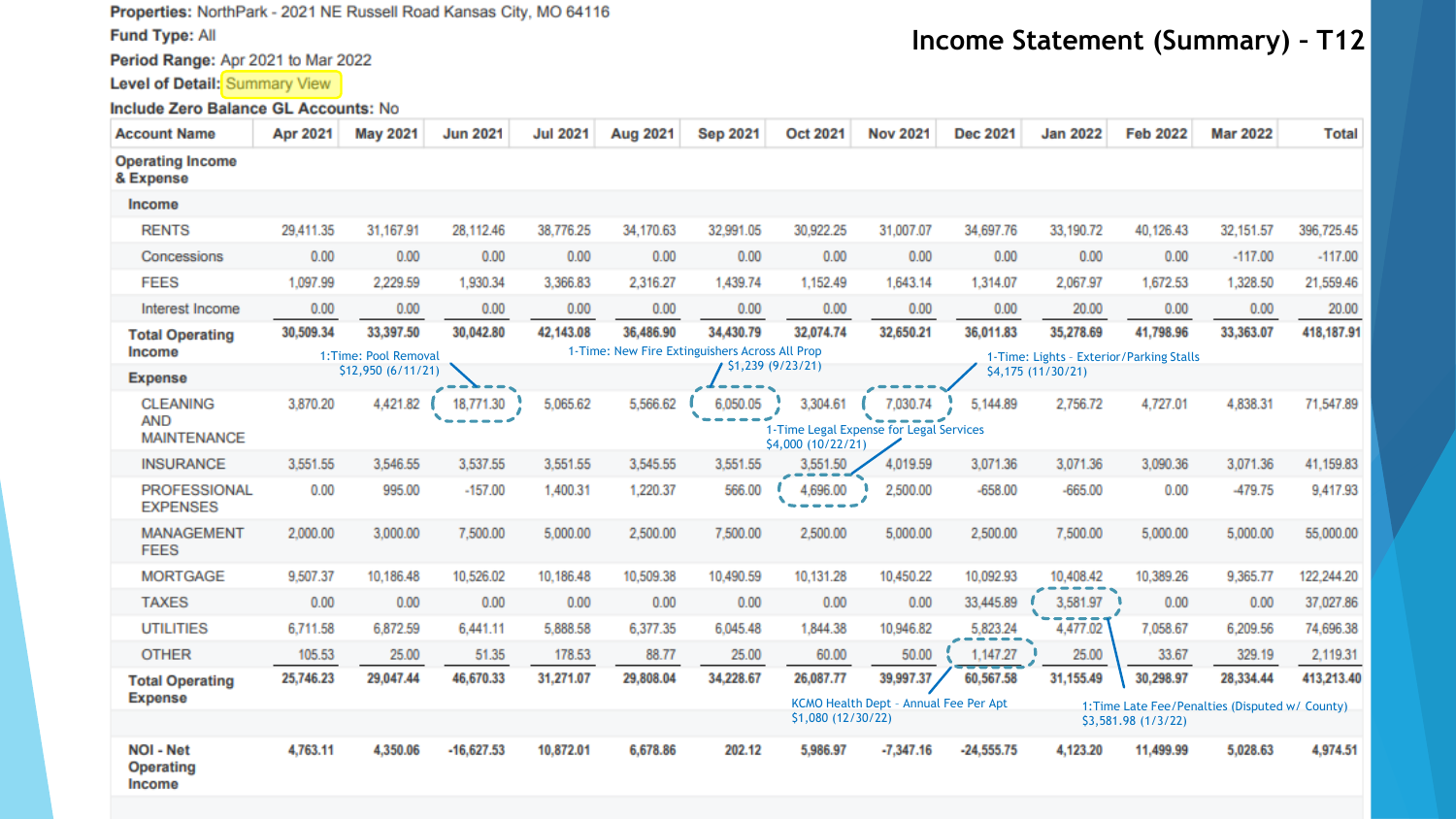## Apartment Renovation Summary (54 total units across campus)

Significant investment has been made into Building Improvements (Capital) between April 2021 to March 2022 of **\$128,111.23\***, which as funded below categories



### **Full Rehab Completed – 11 units**

- #13 Rent Ready
- #15 Rented
- #17 Rented
- #103 Rented
- #203 Rented
- #4 Rented
- #104 Rented
- #204 Rented
- #7 Rented
- #107 Rented
- #207 Rented

#### **Full Rehab Nearly Complete – 3 units**

- #11 (To be completed 29 Apr)
- $\pm$  #102 (To be completed 2 May)
- #205 (To be completed 6 May)



#### **Full Rehab Started / Pending – 6 units**

- $\pm$  #2 (1 Br Full Rehab Not started)
- #3 (1 Br Full Rehab Not started)
- #5 (2 Br Full Rehab Not started)
- #16 (1 Br Full Rehab Not started)
- #101 (3 Br Full Rehab Partial Work)
- #201 (3 Br Full Rehab Partial Work)

\* Lifetime (since 2018) Building Improvement investment near \$250,000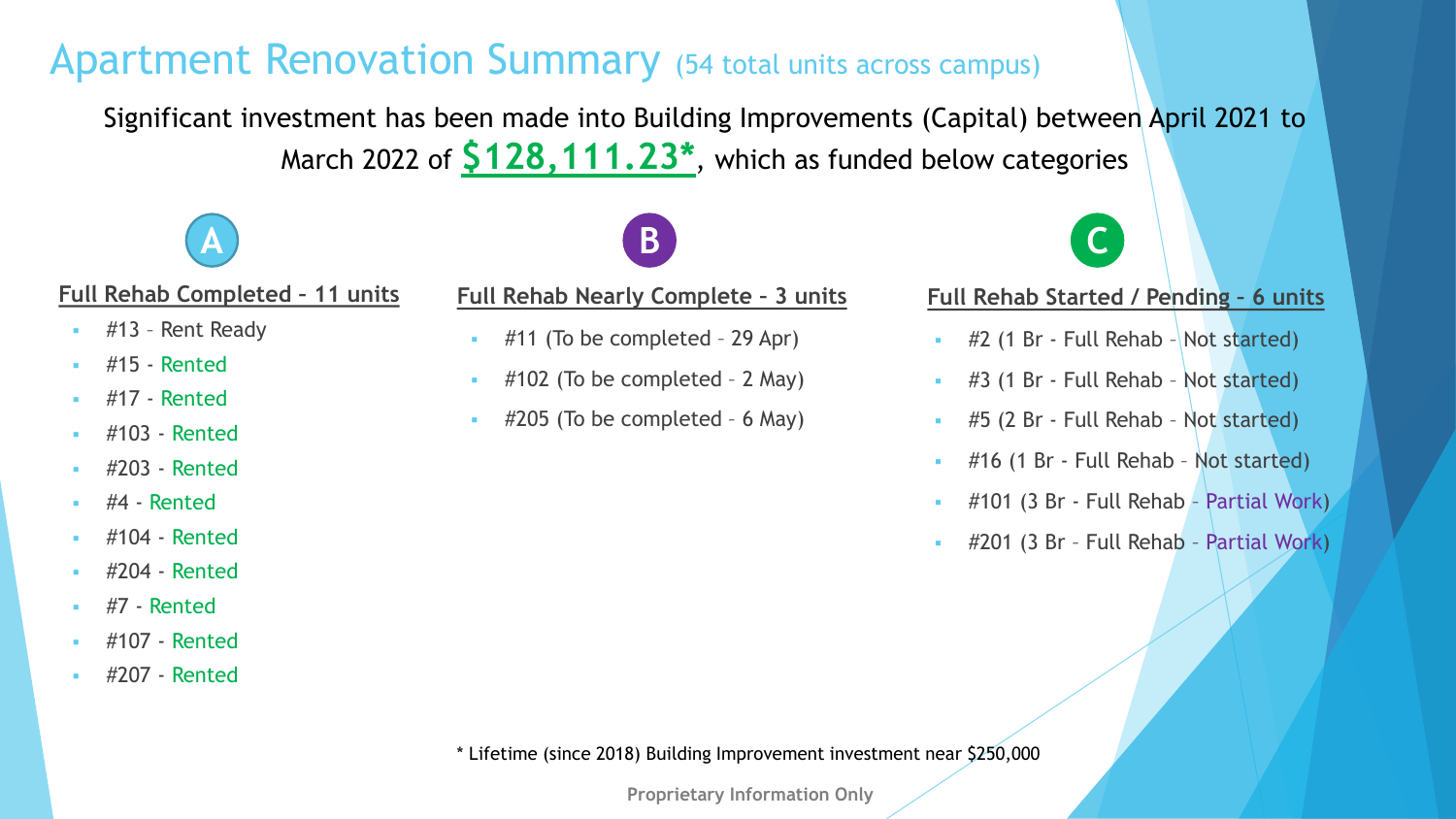Period Range: Apr 2021 to Mar 2022

Level of Detail: Detail View

Include Zero Balance GL Accounts: No

### **Income Statement (Detailed) – T12 (pg 1)**

| <b>Account Name</b>                  | <b>Apr 2021</b> | <b>May 2021</b> | <b>Jun 2021</b> | <b>Jul 2021</b> | Aug 2021  | <b>Sep 2021</b> | Oct 2021  | <b>Nov 2021</b> | <b>Dec 2021</b> | <b>Jan 2022</b> | <b>Feb 2022</b> | <b>Mar 2022</b> | <b>Total</b> |
|--------------------------------------|-----------------|-----------------|-----------------|-----------------|-----------|-----------------|-----------|-----------------|-----------------|-----------------|-----------------|-----------------|--------------|
| <b>Operating Income</b><br>& Expense |                 |                 |                 |                 |           |                 |           |                 |                 |                 |                 |                 |              |
| Income                               |                 |                 |                 |                 |           |                 |           |                 |                 |                 |                 |                 |              |
| <b>RENTS</b>                         |                 |                 |                 |                 |           |                 |           |                 |                 |                 |                 |                 |              |
| Apartment<br>Rent                    | 22,294.35       | 24,350.91       | 22,951.46       | 32,400.25       | 29,185.63 | 26,631.05       | 26,161.25 | 25,906.07       | 28,985.76       | 28,586.72       | 35,879.43       | 27,021.57       | 330,354.45   |
| Section 8 Rent                       | 7,092.00        | 6,792.00        | 5,136.00        | 6,351.00        | 4,960.00  | 6,345.00        | 4,726.00  | 5,091.00        | 5,642.00        | 4,579.00        | 4,237.00        | 5,057.00        | 66,008.00    |
| Storage Rent                         | 15.00           | 15.00           | 15.00           | 15.00           | 15.00     | 15.00           | 15.00     | 0.00            | 30.00           | 15.00           | 0.00            | 33.00           | 183.00       |
| <b>Parking Rent</b>                  | 10.00           | 10.00           | 10.00           | 10.00           | 10.00     | 0.00            | 20.00     | 10.00           | 40.00           | 10.00           | 10.00           | 40.00           | 180.00       |
| <b>Total RENTS</b>                   | 29,411.35       | 31,167.91       | 28,112.46       | 38,776.25       | 34,170.63 | 32,991.05       | 30,922.25 | 31,007.07       | 34,697.76       | 33,190.72       | 40,126.43       | 32, 151.57      | 396,725.45   |
| Concessions                          | 0.00            | 0.00            | 0.00            | 0.00            | 0.00      | 0.00            | 0.00      | 0.00            | 0.00            | 0.00            | 0.00            | $-117.00$       | $-117.00$    |
| <b>FEES</b>                          |                 |                 |                 |                 |           |                 |           |                 |                 |                 |                 |                 |              |
| <b>NSF Fees</b><br>Collected         | 0.00            | 0.00            | 0.00            | 0.00            | 0.00      | 35.00           | 0.00      | 0.00            | 0.00            | 0.00            | 0.00            | 0.00            | 35.00        |
| Pet Fee-Non<br>Refundable            | 0.00            | 0.00            | 0.00            | 150.00          | 300.00    | 0.00            | 0.00      | 0.00            | 0.00            | 233.97          | 66.03           | 0.00            | 750.00       |
| Application<br>Fee Income            | 35.50           | 105.00          | 175.00          | 140.00          | 105.00    | $-70.00$        | 0.00      | 105.00          | 0.00            | 105.00          | 0.00            | 0.00            | 700.50       |
| Insurance<br>Services                | 57.00           | 81.00           | 84.50           | 119.50          | 123.50    | 142.50          | 142.50    | 161.50          | 152.00          | 133.00          | 199.50          | 142.50          | 1,539.00     |
| Late Fee                             | 279.67          | 375.00          | 150.00          | 675.33          | 497.77    | 552.23          | 300.00    | 305.93          | 297.07          | 225.00          | 447.00          | 225.00          | 4,330.00     |
| <b>Utility</b><br>Reimbursement      | 725.82          | 1,668.59        | 1,020.84        | 1,092.00        | 1,255.00  | 780.01          | 709.99    | 995.71          | 865.00          | 971.00          | 960.00          | 961.00          | 12,004.96    |
| Tenant<br>Responsible<br>Repairs     | 0.00            | 0.00            | 500.00          | 1,190.00        | 35.00     | 0.00            | 0.00      | 75.00           | 0.00            | 400.00          | 0.00            | 0.00            | 2,200.00     |
| <b>Total FEES</b>                    | 1,097.99        | 2,229.59        | 1,930.34        | 3,366.83        | 2,316.27  | 1,439.74        | 1,152.49  | 1,643.14        | 1,314.07        | 2,067.97        | 1,672.53        | 1,328.50        | 21,559.46    |
| Interest Income                      | 0.00            | 0.00            | 0.00            | 0.00            | 0.00      | 0.00            | 0.00      | 0.00            | 0.00            | 20.00           | 0.00            | 0.00            | 20.00        |
| <b>Total Operating</b><br>Income     | 30,509.34       | 33,397.50       | 30,042.80       | 42,143.08       | 36,486.90 | 34,430.79       | 32,074.74 | 32,650.21       | 36,011.83       | 35,278.69       | 41,798.96       | 33,363.07       | 418,187.91   |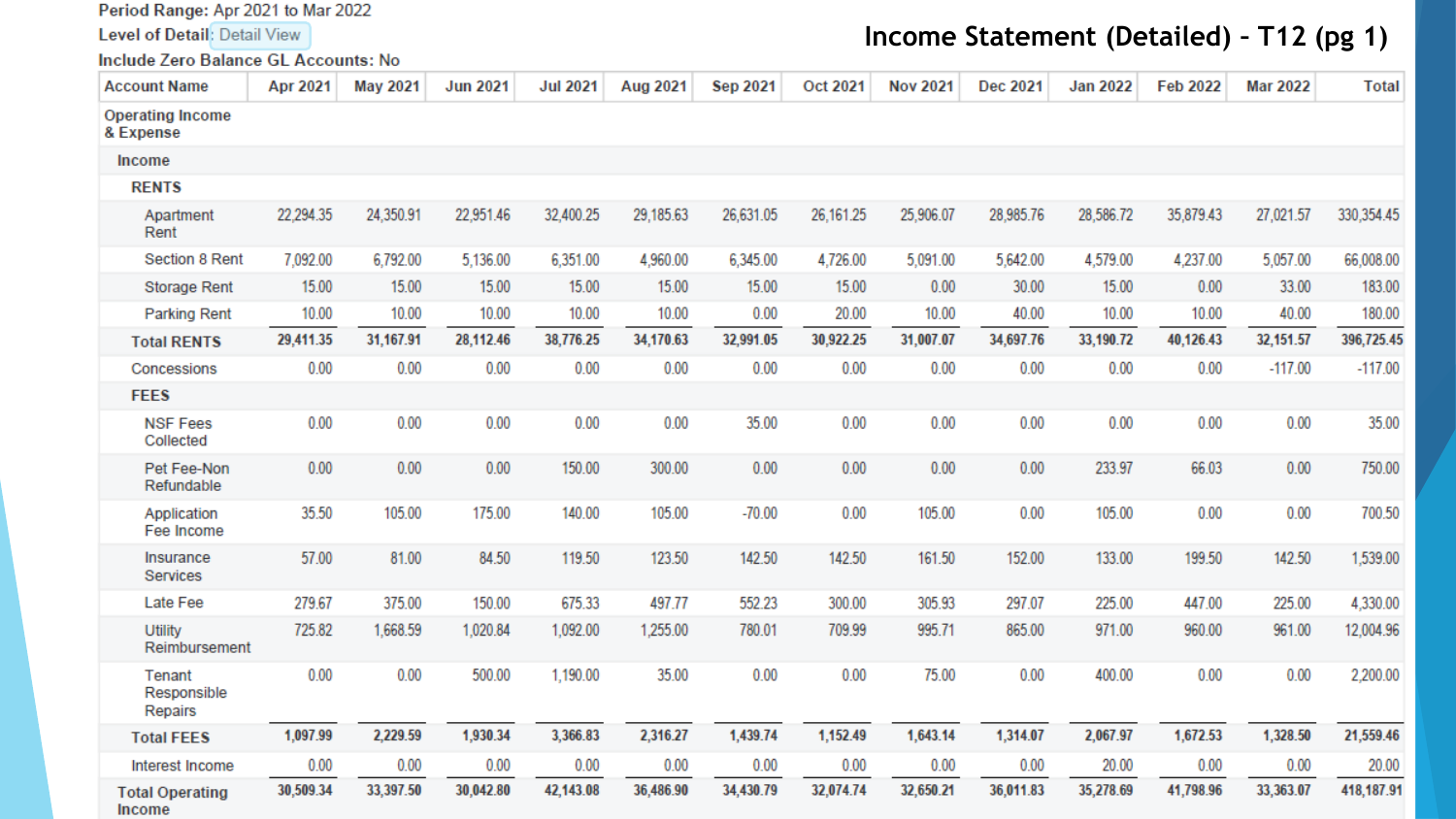| <b>Account Name</b>                                                 | <b>Apr 2021</b> | <b>May 2021</b>                                                                                                    | <b>Jun 2021</b>                                                                                                       | <b>Jul 2021</b> | Aug 2021 | <b>Sep 2021</b>                                                   | Oct 2021                       | <b>Nov 2021</b>                                        | Dec 2021                                                                                                | <b>Jan 2022</b> | <b>Feb 2022</b> | <b>Mar 2022</b> | <b>Total</b> |
|---------------------------------------------------------------------|-----------------|--------------------------------------------------------------------------------------------------------------------|-----------------------------------------------------------------------------------------------------------------------|-----------------|----------|-------------------------------------------------------------------|--------------------------------|--------------------------------------------------------|---------------------------------------------------------------------------------------------------------|-----------------|-----------------|-----------------|--------------|
| <b>MAINTENANCE</b>                                                  |                 | (pg 2)<br>Vast majority of "Contract Labor" is On-Site 1099 Maintenance Person - ~30+ hrs per week @ \$20 per hour |                                                                                                                       |                 |          |                                                                   |                                |                                                        |                                                                                                         |                 |                 |                 |              |
| Contract<br>Labor                                                   | 3,002.00        | 2,109.00                                                                                                           | 3,620.00                                                                                                              | 2,053.00        | 2,714.00 | 2,556.00                                                          | 1,653.00                       | 1,542.00                                               | 2,945.00                                                                                                | 1,520.00        | 2,723.00        | 2,840.00        | 29,277.00    |
| Landscaping<br>& Snow<br>Removal                                    | 520.00          | 954.24<br>1-Time: Pool Removal<br>\$12,950(6/11/21)                                                                | 404.00                                                                                                                | 415.23          | 1,540.56 | 500.00                                                            | 1,000.00<br>$$1,239$ (9/23/21) | 0.00<br>1-Time: New Fire Extinguishers Across All Prop | 1,111.93                                                                                                | 640.00          | 1,100.00        | 1,014.94        | 9,200.90     |
| General<br>Maintenance                                              | 11.28           | 0.00                                                                                                               | 12,950.00                                                                                                             | 0.00            | 308.09   | 1,541.80                                                          | 70.80                          | 296.53                                                 | 12.93                                                                                                   | 47.18           | 23.12           | 270.00          | 15,531.73    |
| <b>Pest Control</b>                                                 | 0.00            | 38.40                                                                                                              | 0.00                                                                                                                  | 249.00          | 261.46   | 319.80                                                            | 0.00                           | 297.00                                                 | 259.99                                                                                                  | 33.99           | 139.73          | 0.00            | 1,599.37     |
| Turn -<br>Contract<br>Labor                                         | 96.00           | 964.00                                                                                                             | 500.00                                                                                                                | 628.60          | 397.00   | 0.00                                                              | 220.00                         | 0.00                                                   | 0.00                                                                                                    | 75.00           | 0.00            | 0.00            | 2,880.60     |
| Turn -<br><b>Materials</b>                                          | 0.00            | 0.00                                                                                                               | 609.03                                                                                                                | 767.72          | 61.09    | 0.00                                                              | 0.00                           | 181.91                                                 | 296.15                                                                                                  | 154.74          | 211.00          | 141.42          | 2,423.06     |
| General<br>Repairs                                                  | 240.92          | 356.18                                                                                                             | 688.27                                                                                                                | 952.07          | 284.42   | 1,132.45                                                          | 360.81                         | 4,713.30                                               | 518.89                                                                                                  | 285.81          | 530.16          | 571.95          | 10,635.23    |
| <b>Total</b><br><b>CLEANING</b><br><b>AND</b><br><b>MAINTENANCE</b> | 3,870.20        | 4,421.82                                                                                                           | 18,771.30                                                                                                             | 5,065.62        | 5,566.62 | 6,050.05<br>1-Time: Lighting Investment - Exterior/Parking Stalls | 3,304.6<br>$$4,175$ (11/30/21) | 7,030.74                                               | 5,144.89                                                                                                | 2,756.72        | 4,727.01        | 4,838.31        | 71,547.89    |
| <b>INSURANCE</b>                                                    |                 |                                                                                                                    |                                                                                                                       |                 |          |                                                                   |                                |                                                        | Insurance Renewed Nov 2022 - Large Increase (November) then reduced (December) by increasing deductible |                 |                 |                 |              |
| Property<br>Insurance                                               | 3,551.55        | 3,551.55                                                                                                           | 3,551.55                                                                                                              | 3,551.55        | 3,551.55 | 3,551.55                                                          | 3,551.50                       | 4,042.09                                               | 3,090.36                                                                                                | 3,090.36        | 3,090.36        | 3,090.36        | 41,264.33    |
| Insurance<br>Other                                                  | 0.00            | $-5.00$                                                                                                            | $-14.00$                                                                                                              | 0.00            | $-6.00$  | 0.00                                                              | 0.00                           | $-22.50$                                               | $-19.00$                                                                                                | $-19.00$        | 0.00            | $-19.00$        | $-104.50$    |
| <b>Total</b><br><b>INSURANCE</b>                                    | 3,551.55        | 3,546.55                                                                                                           | 3,537.55                                                                                                              | 3,551.55        | 3,545.55 | 3,551.55                                                          | 3,551.50                       | 4,019.59                                               | 3,071.36                                                                                                | 3,071.36        | 3,090.36        | 3,071.36        | 41,159.83    |
| <b>PROFESSIONAL</b><br><b>EXPENSES</b>                              |                 |                                                                                                                    | Selectively use a leasing service and pay<br>1-month rent for high quality tenants -<br>these are commission payments |                 |          |                                                                   |                                |                                                        | 1-time (\$4,000) legal expense for needed legal services; Other expenses are evictions                  |                 |                 |                 |              |
| Legal                                                               | 0.00            | 0.00                                                                                                               | $-157.00$                                                                                                             | $-262.00$       | 212.00   | 566.00                                                            | 4,696.00                       | 0.00                                                   | $-658.00$                                                                                               | $-665.00$       | 0.00            | -479.75         | 3,252.25     |
| Other<br>Services                                                   | 0.00            | 995.00                                                                                                             | 0.00                                                                                                                  | 1,662.31        | 1,008.37 | 0.00                                                              | 0.00                           | $2,500.00$ $\frac{1}{2}$                               | 0.00                                                                                                    | 0.00            | 0.00            | 0.00            | 6,165.68     |
| <b>Total</b>                                                        | 0.00            | 995.00                                                                                                             | $-157.00$                                                                                                             | 1,400.31        | 1,220.37 | 566.00                                                            | 4,696.00                       | 2,500.00                                               | $-658.00$                                                                                               | $-665.00$       | 0.00            | -479.75         | 9,417.93     |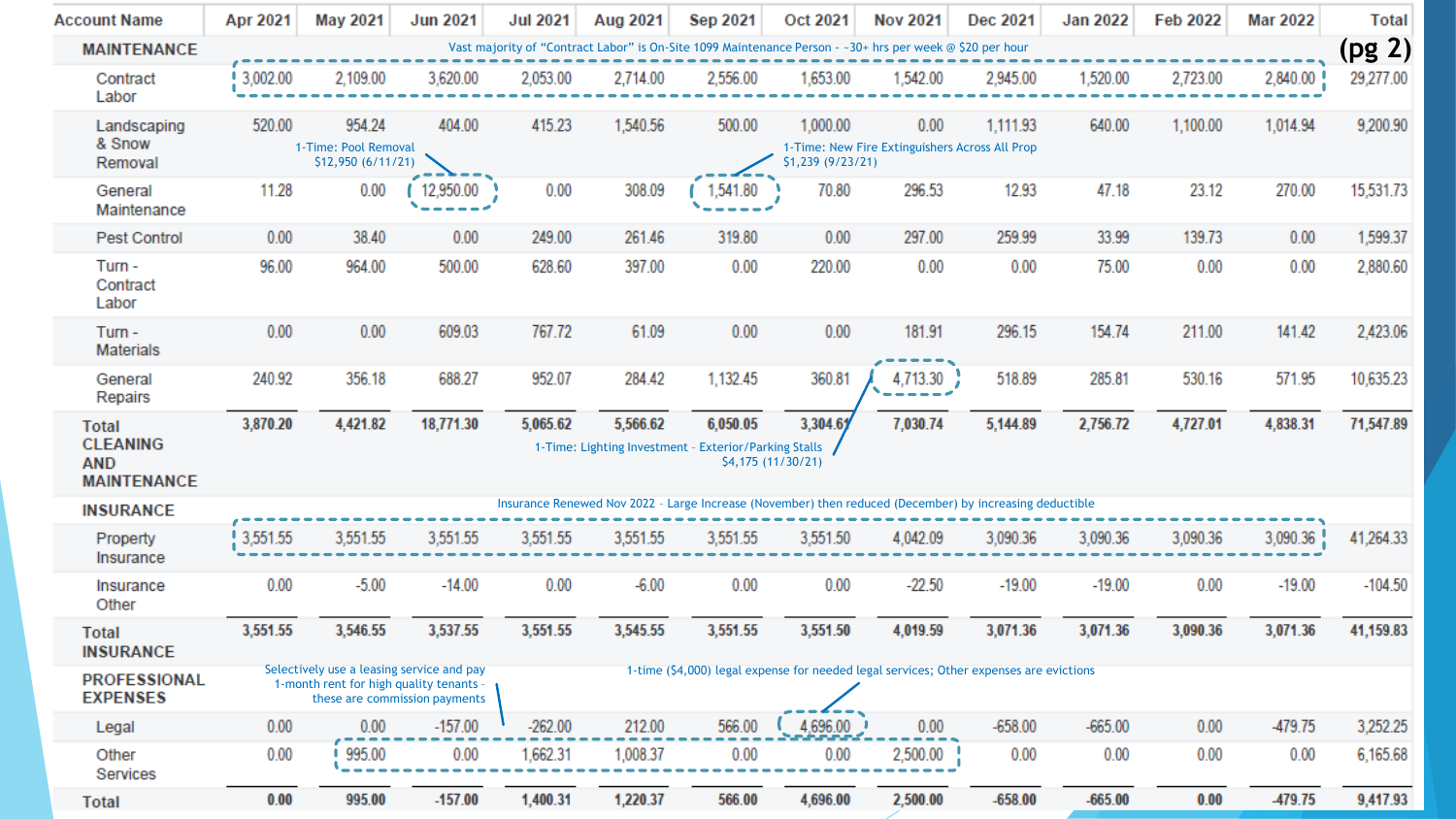| <b>Account Name</b>                      | <b>Apr 2021</b> | <b>May 2021</b> | <b>Jun 2021</b> | <b>Jul 2021</b> | Aug 2021  | <b>Sep 2021</b>                                                                                                                                                                | Oct 2021                                | <b>Nov 2021</b> | Dec 2021     | <b>Jan 2022</b> | <b>Feb 2022</b>     | <b>Mar 2022</b>                         | <b>Total</b> |                                                  |
|------------------------------------------|-----------------|-----------------|-----------------|-----------------|-----------|--------------------------------------------------------------------------------------------------------------------------------------------------------------------------------|-----------------------------------------|-----------------|--------------|-----------------|---------------------|-----------------------------------------|--------------|--------------------------------------------------|
| <b>MANAGEMENT</b><br><b>FEES</b>         |                 |                 |                 |                 |           | Management company paid flat \$5,000 per month to provide 75% full-time on-site employee responsible for leasing, tenant affairs, coordinating maintenance/rehab & light turns |                                         |                 |              |                 |                     |                                         |              | (pg <sub>3</sub> )                               |
| Management<br>fees                       | 2,000.00        | 3,000.00        | 7,500.00        | 5,000.00        | 2,500.00  | 7,500.00                                                                                                                                                                       | 2,500.00                                | 5,000.00        | 2,500.00     | 7,500.00        | 5,000.00            | 5,000.00                                | 55,000.00    |                                                  |
| <b>Total</b>                             | 2,000.00        | 3,000.00        | 7,500.00        | 5,000.00        | 2,500.00  | 7,500.00                                                                                                                                                                       | 2,500.00                                | 5,000.00        | 2,500.00     | 7,500.00        | 5,000.00            | 5,000.00                                | 55,000.00    |                                                  |
| <b>MORTGAGE</b>                          |                 |                 |                 |                 |           |                                                                                                                                                                                |                                         |                 |              |                 |                     |                                         |              |                                                  |
| Mortgage<br>Interest                     | 9,507.37        | 10,186.48       | 10,526.02       | 10,186.48       | 10,509.38 | 10,490.59                                                                                                                                                                      | 10,131.28                               | 10,450.22       | 10,092.93    | 10,408.42       | 10,389.26           | 9,365.77                                | 122,244.20   |                                                  |
| Total                                    | 9,507.37        | 10,186.48       | 10,526.02       | 10,186.48       | 10,509.38 | 10,490.59                                                                                                                                                                      | 10,131.28                               | 10,450.22       | 10,092.93    | 10,408.42       | 10,389.26           | 9,365.77                                | 122,244.20   |                                                  |
| <b>MORTGAGE</b>                          |                 |                 |                 |                 |           | Ownership worked successfully with County to eliminate massive County wide tax increases on property.                                                                          |                                         |                 |              |                 |                     | Late Fee/Penalties (Disputed w/ County) |              | <b>New Owner</b>                                 |
| <b>TAXES</b>                             |                 |                 |                 |                 |           |                                                                                                                                                                                | Reduced taxes to what was paid in 2019. |                 |              |                 | \$3,581.98 (1/3/22) |                                         |              | <b>Cost Pools</b>                                |
| Property Tax                             | 0.00            | 0.00            | 0.00            | 0.00            | 0.00      | 0.00                                                                                                                                                                           | 0.00                                    | 0.00            | 33,445.89    | 3,581.97        | 0.00                | 0.00                                    | 37,027.86    | \$55,000 (Mgmt)<br>\$122,244 (Interest Ex        |
| <b>Total TAXES</b>                       | 0.00            | 0.00            | 0.00            | 0.00            | 0.00      | 0.00                                                                                                                                                                           | 0.00                                    | 0.00            | 33,445.89    | 3,581.97        | 0.00                | 0.00                                    | 37,027.86    | \$6,000 (Leasing Comi                            |
| <b>UTILITIES</b>                         |                 |                 |                 |                 |           | Significant multi-year investment into new toilets and leak mitigation technology has dramatically reduce water bill despite more tenants                                      |                                         |                 |              |                 |                     |                                         |              | \$35,000 (Maint Perso<br>\$218,244 (Total)       |
| Electricity                              | 515.32          | 680.90          | 904.97          | 817.16          | 603.31    | 766.90                                                                                                                                                                         | 583.17                                  | 833.90          | 755.06       | 0.00            | 1,498.24            | 1,204.70                                | 9,163.63     |                                                  |
| Gas                                      | 1,286.89        | 1,007.63        | 959.45          | 665.44          | 625.10    | 1,086.98                                                                                                                                                                       | 621.21                                  | 630.71          | 1,033.91     | 1,571.90        | 1,899.67            | 1,858.37                                | 13,247.26    |                                                  |
| Water &<br>Sewer                         | 3,715.76        | 3,909.52        | 3,920.95        | 3,089.68        | 4,748.94  | 4,093.44                                                                                                                                                                       | $-90.00$                                | 9,132.21        | 3,634.27     | 2,775.12        | 2,930.76            | 2,962.95                                | 44,823.60    |                                                  |
| Garbage                                  | 1,123.61        | 1,204.54        | 585.74          | 1,246.30        | 330.00    | 28.16                                                                                                                                                                          | 660.00                                  | 280.00          | 330.00       | 60.00           | 660.00              | 113.54                                  | 6,621.89     | <b>Annualized Exp</b>                            |
| Telecom                                  | 70.00           | 70.00           | 70.00           | 70.00           | 70.00     | 70.00                                                                                                                                                                          | 70.00                                   | 70.00           | 70.00        | 70.00           | 70.00               | 70.00                                   | 840.00       | <b>Reductions</b>                                |
| <b>Total UTILITIES</b>                   | 6,711.58        | 6,872.59        | 6,441.11        | 5,888.58        | 6,377.35  | 6,045.48                                                                                                                                                                       | 1,844.38                                | 10,946.82       | 5,823.24     | 4,477.02        | 7,058.67            | 6,209.56                                | 74,696.38    | $+$ \$3,000 (Garbage)<br>$+$ \$3,000 (Insurance) |
| <b>OTHER</b>                             |                 |                 |                 |                 |           | New garbage contractor has DRAMATICALLY reduced monthly expense to \$330 per month (AAA Services) from \$1,200 per month (Deffenbaugh)                                         |                                         |                 |              |                 |                     |                                         |              | $+56,000$ (Water)<br>$+$ \$12,000 (Total)        |
| <b>Bank Fees</b>                         | 54.50           | 25.00           | 26.50           | 27.00           | 25.67     | 25.00                                                                                                                                                                          | 60.00                                   | 50.00           | 25.00        | 25.00           | 25.00               | 25.00                                   | 393.67       |                                                  |
| Tools                                    | 0.00            | 0.00            | 0.00            | 65.75           | 0.00      | 0.00                                                                                                                                                                           | 0.00                                    | 0.00            | 0.00         | 0.00            | 0.00                | 285.12                                  | 350.87       |                                                  |
| Subscriptions /<br>Licenses /<br>Permits | 0.00            | 0.00            | 0.00            | 0.00            | 0.00      | 0.00                                                                                                                                                                           | 0.00                                    | 0.00            | 1,080.00     | 0.00            | 0.00                | 0.00                                    | 1,080.00     | 1-Time Items                                     |
| Office<br>Supplies                       | 51.03           | 0.00            | 24.85           | 85.78           | 63.10     | 0.00                                                                                                                                                                           | 0.00                                    | 0.00            | 42.27        | 0.00            | 8.67                | 19.07                                   | 294.77       | $+ $12,950$ (Pool)<br>+\$1,239 (Fire Extg)       |
| <b>Total OTHER</b>                       | 105.53          | 25.00           | 51.35           | 178.53          | 88.77     | 25.00                                                                                                                                                                          | 60.00                                   | 50.00           | 1,147.27     | 25.00           | 33.67               | 329.19                                  | 2,119.31     | +\$4,175 (Lighting)<br>$+54,000$ (Legal)         |
| <b>Total Operating</b><br><b>Expense</b> | 25,746.23       | 29,047.44       | 46,670.33       | 31,271.07       | 29,808.04 | 34,228.67                                                                                                                                                                      | 26,087.77                               | 39,997.37       | 60,567.58    | 31,155.49       | 30,298.97           | 28,334.44                               | 413,213.40   | +\$3,582 $(Tax)$<br>$+$ \$25,946 (Total)         |
| <b>NOI - Net</b>                         | 4,763.11        | 4,350.06        | $-16,627.53$    | 10,872.01       | 6,678.86  | 202.12                                                                                                                                                                         | 5,986.97                                | $-7,347.16$     | $-24,555.75$ | 4,123.20        | 11,499.99           | 5,028.63                                | 4,974.51     |                                                  |

 $\sim$   $\sim$ 

**Owner Cost Pools** \$55,000 (Mgmt) \$122,244 (Interest Exp) \$6,000 (Leasing Comm) \$35,000 (Maint Person) **\$218,244 (Total)**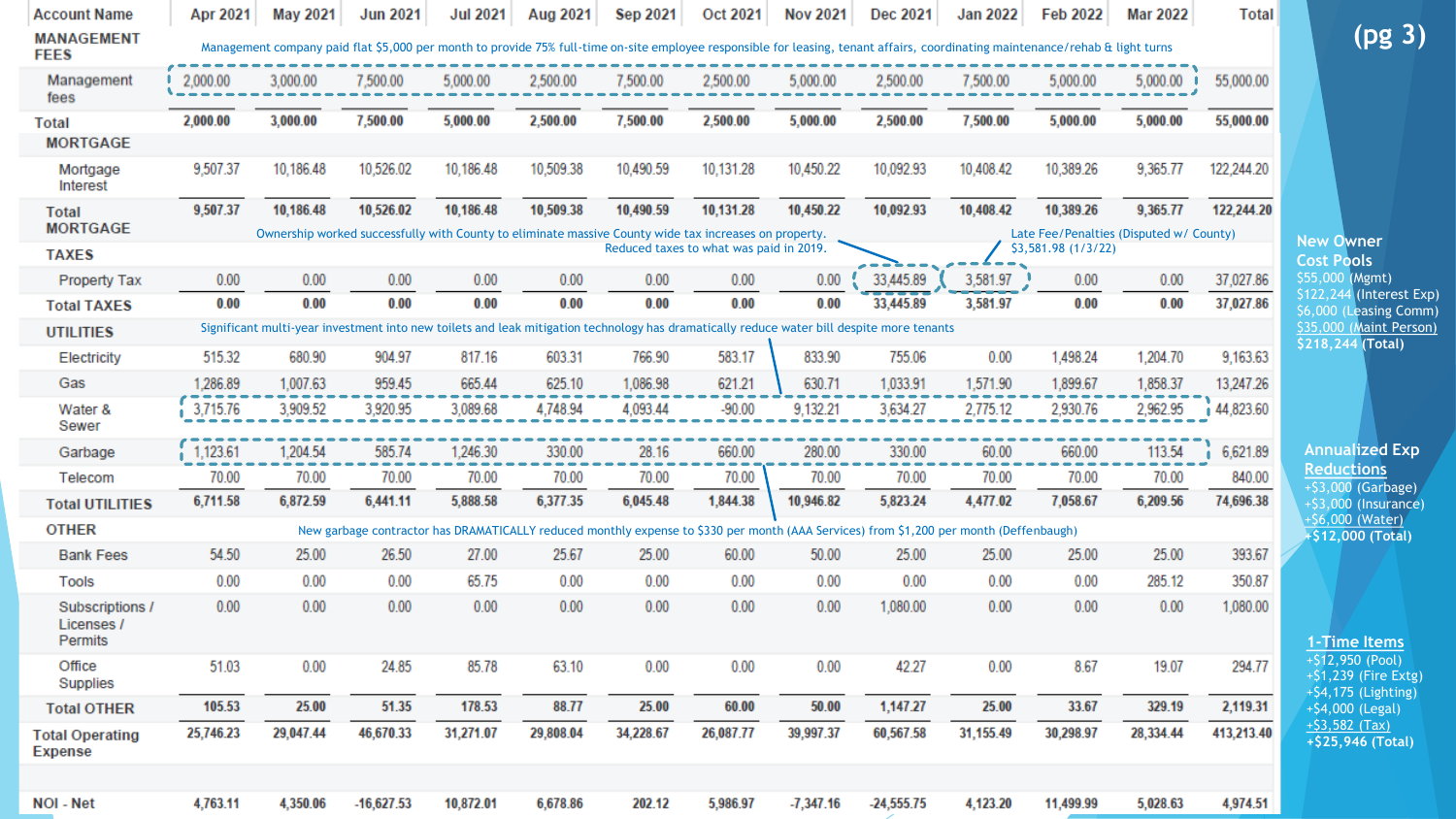# Revenue Observations / Opportunities

- Since 2018, investment into property while improving tenant base (12-mos delay due to COVID)
- T12 (Apr 22 Mar 22) revenue of \$418,187
- Near-term revenue opportunity with three rent ready units
- Near-term revenue opportunity with three newly rehab units completed
- Longer-term revenue opportunity after investment of six units, which includes two 3 bedroom units
- Rent increases for renewals to much higher market rent
- Rent increases for new leases to much higher market rent
- Parking stall rent (currently have not yet implemented)
- Insurance services (currently new leases require rental insurance)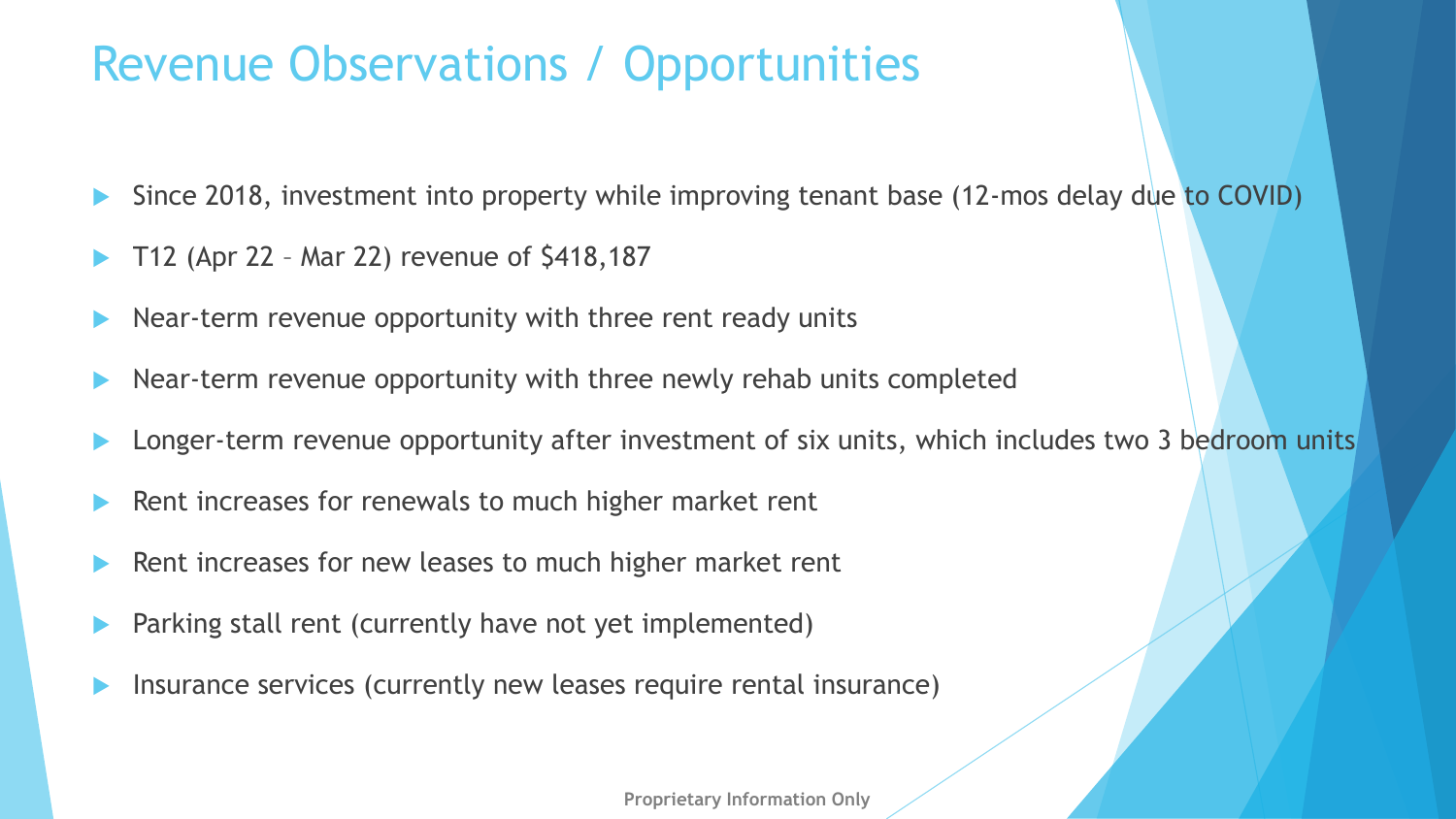# Expense Observations / Opportunities

- Against the reported T12 (Apr 21 Mar 22), the normalized (pro forma) Net Operating Income suggests significant gains either coming, due to annualization of implemented cost reductions and/or elimination of non-recurring 1-time expenses incurred during period for permanent repairs
	- Non-recurring 1-time investments were **\$25,946**
	- Annualized reductions of renegotiated contracts that will be realized approx. **\$12,000**
		- **1-Time Items** +\$12,950 (Pool) +\$1,239 (Fire Extinguishers) +\$4,175 (Lighting) +\$4,000 (Legal) +\$3,582 (Tax) **+\$25,946 (Total)**

**Annualized Exp Reductions** +\$3,000 (Garbage) +\$3,000 (Insurance) +\$6,000 (Water) **+\$12,000 (Total)**

 New ownership also has significant cost pools, estimated at \$213,244, across which there are possible reductions depending on ownership's management strategy and contracts

#### **New Owner Cost Pools**

\$55,000 (Mgmt Fees) \$122,244 (Interest Expense) \$6,000 (Leasing Commission) \$35,000 (Maintenance Person) **\$218,244 (Total)**